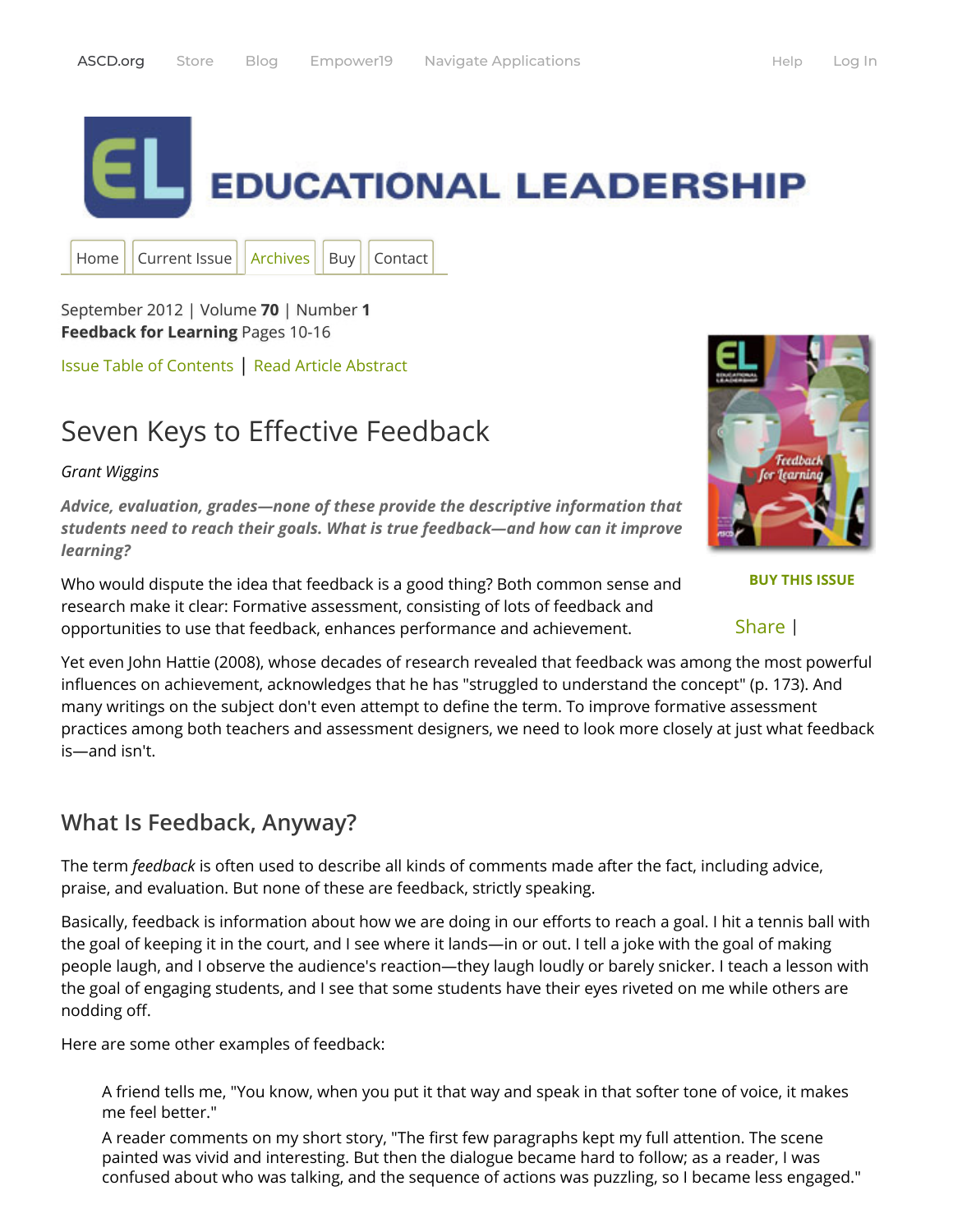A baseball coach tells me, "Each time you swung and missed, you raised your head as you swung so you didn't really have your eye on the ball. On the one you hit hard, you kept your head down and saw the ball."

Note the difference between these three examples and the first three I cited—the tennis stroke, the joke, and the student responses to teaching. In the first group, I only had to take note of the tangible effect of my actions, keeping my goals in mind. No one volunteered feedback, but there was still plenty of feedback to get and use. The second group of examples all involved the deliberate, explicit giving of feedback by other people.

Whether the feedback was in the observable effects or from other people, in every case the information received was not advice, nor was the performance evaluated. No one told me as a performer what to do differently or how "good" or "bad" my results were. (You might think that the reader of my writing was judging my work, but look at the words used again: She simply played back the effect my writing had on her as a reader.) Nor did any of the three people tell me what to do (which is what many people erroneously think feedback is—advice). Guidance would be premature; I first need to receive feedback on what I did or didn't do that would warrant such advice.

In all six cases, information was conveyed about the effects of my actions as related to a goal. The information did not include value judgments or recommendations on how to improve. (For examples of information that is often falsely viewed as feedback, see "Feedback vs. Advice" above and "Feedback vs. Evaluation and Grades" on p. 15.)

Decades of education research support the idea that by teaching *less* and providing *more* feedback, we can produce greater learning (see Bransford, Brown, & Cocking, 2000; Hattie, 2008; Marzano, Pickering, & Pollock, 2001). Compare the typical lecture-driven course, which often produces less-than-optimal learning, with the peer instruction model developed by Eric Mazur (2009) at Harvard. He hardly lectures at all to his 200 introductory physics students; instead, he gives them problems to think about individually and then discuss in small groups. This system, he writes, "provides frequent and continuous feedback (to both the students and the instructor) about the level of understanding of the subject being discussed" (p. 51), producing gains in both conceptual understanding of the subject and problem-solving skills. Less "teaching," more feedback equals better results.

## **Feedback Essentials**

Whether feedback is just there to be grasped or is provided by another person, helpful feedback is goalreferenced; tangible and transparent; actionable; user-friendly (specific and personalized); timely; ongoing; and consistent.

## **Goal-Referenced**

Effective feedback requires that a person has a goal, takes action to achieve the goal, and receives goalrelated information about his or her actions. I told a joke—why? To make people laugh. I wrote a story to engage the reader with vivid language and believable dialogue that captures the characters' feelings. I went up to bat to get a hit. If I am not clear on my goals or if I fail to pay attention to them, I cannot get helpful feedback (nor am I likely to achieve my goals).

Information becomes feedback if, and only if, I am trying to cause something and the information tells me whether I am on track or need to change course. If some joke or aspect of my writing *isn't working*—a revealing, nonjudgmental phrase—I need to know.

Note that in everyday situations, goals are often implicit, although fairly obvious to everyone. I don't need to announce when telling the joke that my aim is to make you laugh. But in school, learners are often unclear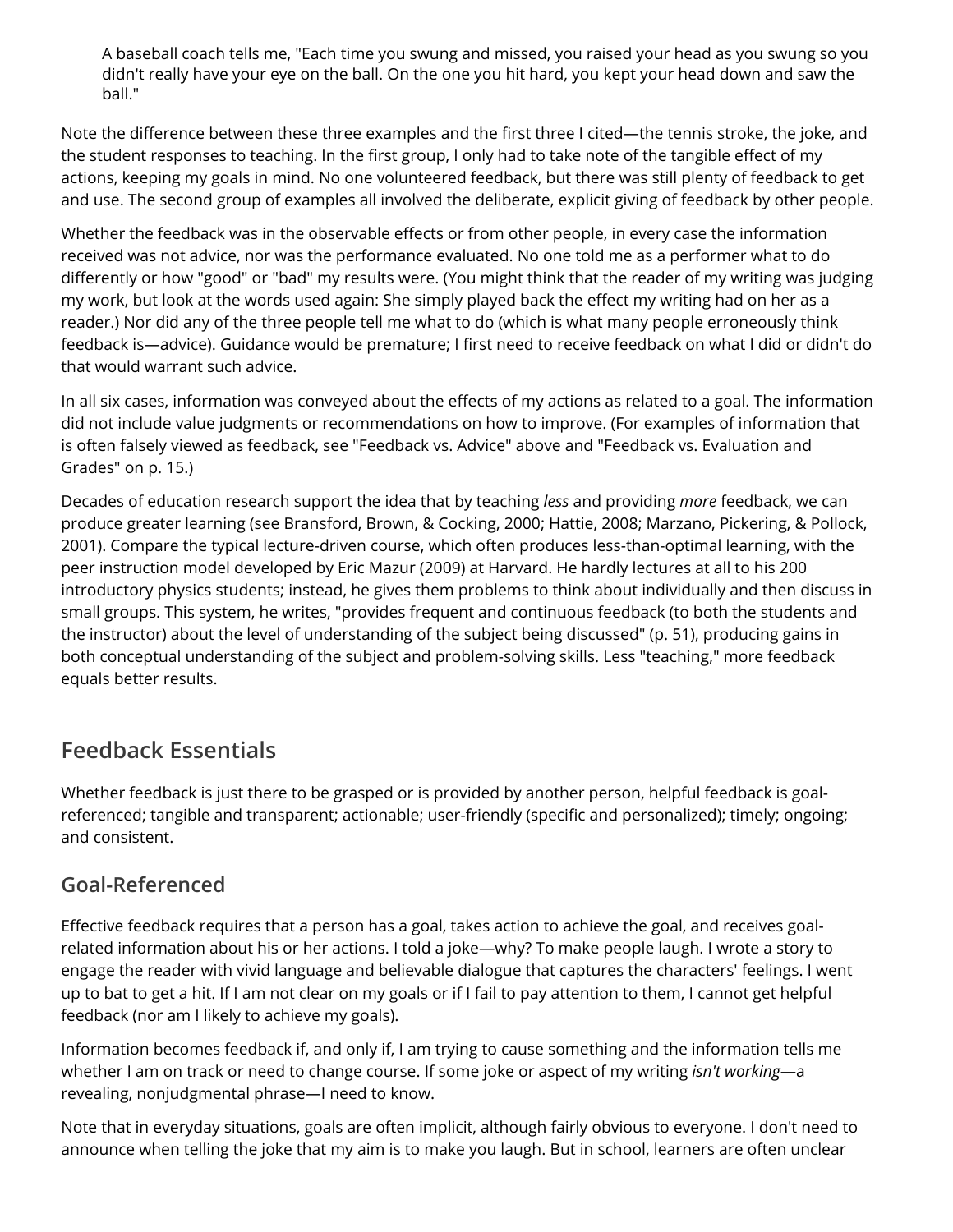about the specific goal of a task or lesson, so it is crucial to remind them about the goal and the criteria by which they should self-assess. For example, a teacher might say,

The point of this writing task is for you to make readers laugh. So, when rereading your draft or getting feedback from peers, ask, How funny is this? Where might it be funnier?

As you prepare a table poster to display the findings of your science project, remember that the aim is to interest people in your work as well as to describe the facts you discovered through your experiment. Self-assess your work against those two criteria using these rubrics. The science fair judges will do likewise.

#### **Tangible and Transparent**

Any useful feedback system involves not only a clear goal, but also tangible results related to the goal. People laugh, chuckle, or don't laugh at each joke; students are highly attentive, somewhat attentive, or inattentive to my teaching.

Even as little children, we learn from such tangible feedback. That's how we learn to walk; to hold a spoon; and to understand that certain words magically yield food, drink, or a change of clothes from big people. The best feedback is so tangible that anyone who has a goal can learn from it.

Alas, far too much instructional feedback is opaque, as revealed in a true story a teacher told me years ago. A student came up to her at year's end and said, "Miss Jones, you kept writing this same word on my English papers all year, and I still don't know what it means." "What's the word? " she asked. "Vag-oo," he said. (The word was *vague*!)

Sometimes, even when the information is tangible and transparent, the performers don't obtain it—either because they don't look for it or because they are too busy performing to focus on the effects. In sports, novice tennis players or batters often don't realize that they're taking their eyes off the ball; they often protest, in fact, when that feedback is given. (Constantly yelling "Keep your eye on the ball!" rarely works.) And we have all seen how new teachers are sometimes so busy concentrating on "teaching" that they fail to notice that few students are listening or learning.

That's why, in addition to feedback from coaches or other able observers, video or audio recordings can help us perceive things that we may not perceive as we perform; and by extension, such recordings help us learn to look for difficult-to-perceive but vital information. I recommend that all teachers videotape their own classes at least once a month. It was a transformative experience for me when I did it as a beginning teacher. Concepts that had been crystal clear to me when I was teaching seemed opaque and downright confusing on tape—captured also in the many quizzical looks of my students, which I had missed in the moment.

#### **Actionable**

Effective feedback is concrete, specific, and useful; it provides *actionable* information. Thus, "Good job!" and "You did that wrong" and *B+* are not feedback at all. We can easily imagine the learners asking themselves in response to these comments, What *specifically* should I do more or less of next time, based on this information? No idea. They don't know what was "good" or "wrong" about what they did.

Actionable feedback must also be accepted by the performer. Many so-called feedback situations lead to arguments because the givers are not sufficiently descriptive; they jump to an inference from the data instead of simply presenting the data. For example, a supervisor may make the unfortunate but common mistake of stating that "many students were bored in class." That's a judgment, not an observation. It would have been far more useful and less debatable had the supervisor said something like, "I counted ongoing inattentive behaviors in 12 of the 25 students once the lecture was underway. The behaviors included texting under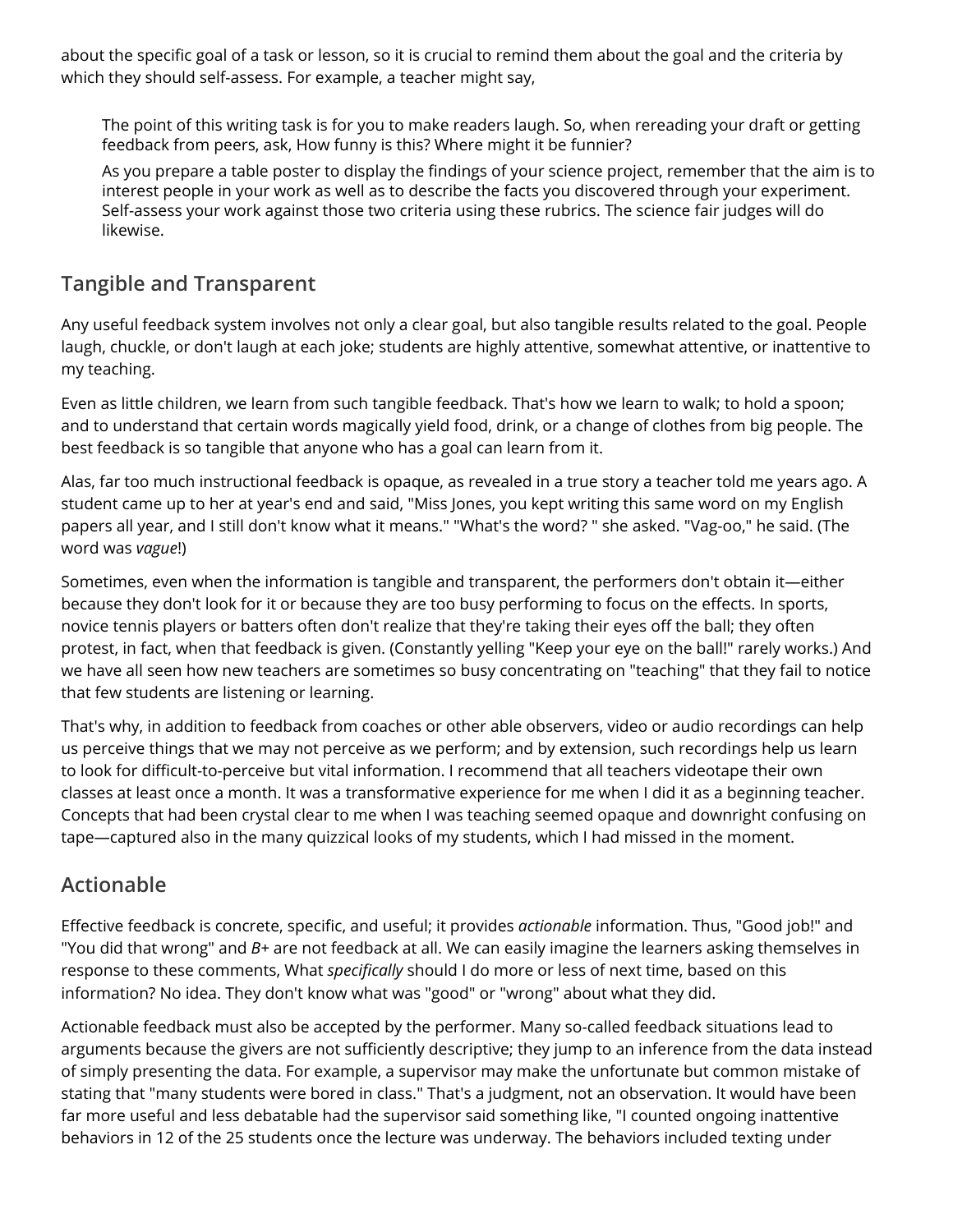desks, passing notes, and making eye contact with other students. However, after the small-group exercise began, I saw such behavior in only one student."

Such care in offering neutral, goal-related facts is the whole point of the clinical supervision of teaching and of good coaching more generally. Effective supervisors and coaches work hard to carefully observe and comment on what they observed, based on a clear statement of goals. That's why I always ask when visiting a class, "What would you like me to look for and perhaps count?" In my experience as a teacher of teachers, I have always found such pure feedback to be accepted and welcomed. Effective coaches also know that in complex performance situations, actionable feedback about what went right is as important as feedback about what didn't work.

## **User-Friendly**

Even if feedback is specific and accurate in the eyes of experts or bystanders, it is not of much value if the user cannot understand it or is overwhelmed by it. Highly technical feedback will seem odd and confusing to a novice. Describing a baseball swing to a 6-year-old in terms of torque and other physics concepts will not likely yield a better hitter. Too much feedback is also counterproductive; better to help the performer concentrate on only one or two key elements of performance than to create a buzz of information coming in from all sides.

Expert coaches uniformly avoid overloading performers with too much or too technical information. They tell the performers one important thing they noticed that, if changed, will likely yield immediate and noticeable improvement ("I was confused about who was talking in the dialogue you wrote in this paragraph"). They don't offer advice until they make sure the performer understands the importance of what they saw.

## **Timely**

In most cases, the sooner I get feedback, the better. I don't want to wait for hours or days to find out whether my students were attentive and whether they learned, or which part of my written story works and which part doesn't. I say "in most cases" to allow for situations like playing a piano piece in a recital. I don't want my teacher or the audience barking out feedback as I perform. That's why it is more precise to say that good feedback is "timely" rather than "immediate."

A great problem in education, however, is untimely feedback. Vital feedback on key performances often comes days, weeks, or even months after the performance—think of writing and handing in papers or getting back results on standardized tests. As educators, we should work overtime to figure out ways to ensure that students get more timely feedback and opportunities to use it while the attempt and effects are still fresh in their minds.

Before you say that this is impossible, remember that feedback does not need to come only from the teacher, or even from people at all. Technology is one powerful tool—part of the power of computer-assisted learning is unlimited, timely feedback and opportunities to use it. Peer review is another strategy for managing the load to ensure lots of timely feedback; it's essential, however, to train students to do small-group peer review to high standards, without immature criticisms or unhelpful praise.

#### **Ongoing**

Adjusting our performance depends on not only receiving feedback but also having opportunities to use it. What makes any assessment in education *formative* is not merely that it precedes summative assessments, but that the performer has opportunities, if results are less than optimal, to reshape the performance to better achieve the goal. In summative assessment, the feedback comes too late; the performance is over.

Thus, the more feedback I can receive in real time, the better my ultimate performance will be. This is how all highly successful computer games work. If you play Angry Birds, Halo, Guitar Hero, or Tetris, you know that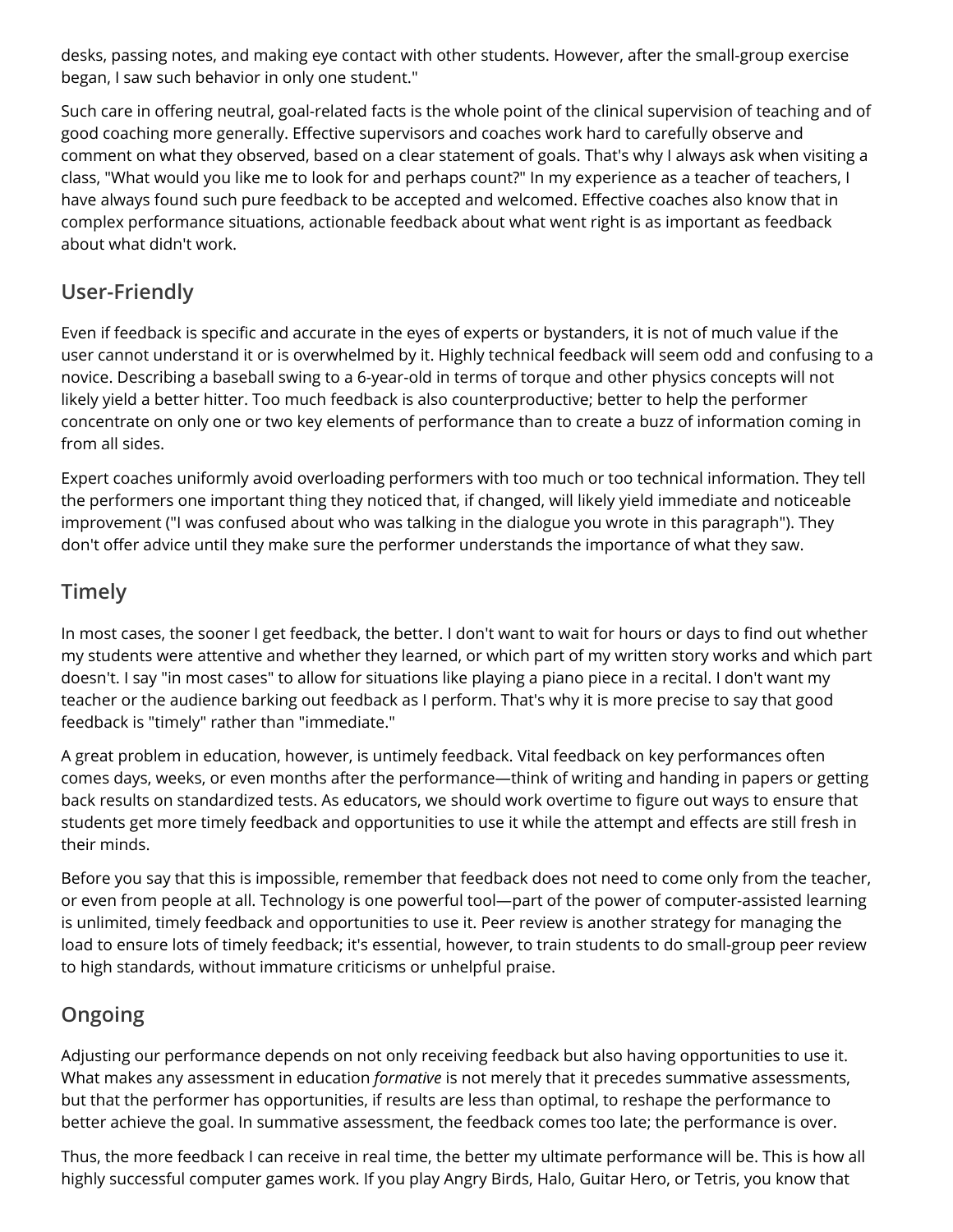the key to substantial improvement is that the feedback is both timely and ongoing. When you fail, you can immediately start over—sometimes even right where you left off—to get another opportunity to receive and learn from the feedback. (This powerful *feedback loop* is also user-friendly. Games are built to reflect and adapt to our changing need, pace, and ability to process information.)

It is telling, too, that performers are often judged on their ability to adjust in light of feedback. The ability to quickly adapt one's performance is a mark of all great achievers and problem solvers in a wide array of fields. Or, as many little league coaches say, "The problem is not making errors; you will all miss many balls in the field, and that's part of learning. The problem is when you don't learn from the errors."

#### **Consistent**

To be useful, feedback must be consistent. Clearly, performers can only adjust their performance successfully if the information fed back to them is stable, accurate, and trustworthy. In education, that means teachers have to be on the same page about what high-quality work is. Teachers need to look at student work together, becoming more consistent over time and formalizing their judgments in highly descriptive rubrics supported by anchor products and performances. By extension, if we want student-to-student feedback to be more helpful, students have to be trained to be consistent the same way we train teachers, using the same exemplars and rubrics.

## **Progress Toward a Goal**

In light of these key characteristics of helpful feedback, how can schools most effectively use feedback as part of a system of formative assessment? The key is to gear feedback to long-term goals.

Let's look at how this works in sports. My daughter runs the mile in track. At the end of each lap in races and practice races, the coaches yell out *split times* (the times for each lap) and bits of feedback ("You're not swinging your arms!" "You're on pace for 5:15"), followed by advice ("Pick it up—you need to take two seconds off this next lap to get in under 5:10!").

My daughter and her teammates are getting feedback (and advice) about how they are performing now compared with their final desired time. My daughter's goal is to run a 5:00 mile. She has already run 5:09. Her coach is telling her that at the pace she just ran in the first lap, she is unlikely even to meet her best time so far this season, never mind her long-term goal. Then, he tells her something descriptive about her current performance (she's not swinging her arms) and gives her a brief piece of concrete advice (take two seconds off the next lap) to make achievement of the goal more likely.

The ability to improve one's result depends on the ability to adjust one's pace in light of ongoing feedback that measures performance against a concrete, long-term goal. But this isn't what most school district "pacing guides" and grades on "formative" tests tell you. They yield a grade against recent objectives taught, not useful feedback against the *final* performance standards. Instead of informing teachers and students at an interim date whether they are on track to achieve a desired level of student performance by the end of the school year, the guide and the test grade just provide a schedule for the teacher to follow in delivering content and a grade on that content. It's as if at the end of the first lap of the mile race, My daughter's coach simply yelled out, "*B+* on that lap!"

The advice for how to change this sad situation should be clear: Score student work in the fall and winter against spring standards, use more pre-and post-assessments to measure progress toward these standards, and do the item analysis to note what each student needs to work on for better future performance.

## **"But There's No Time!"**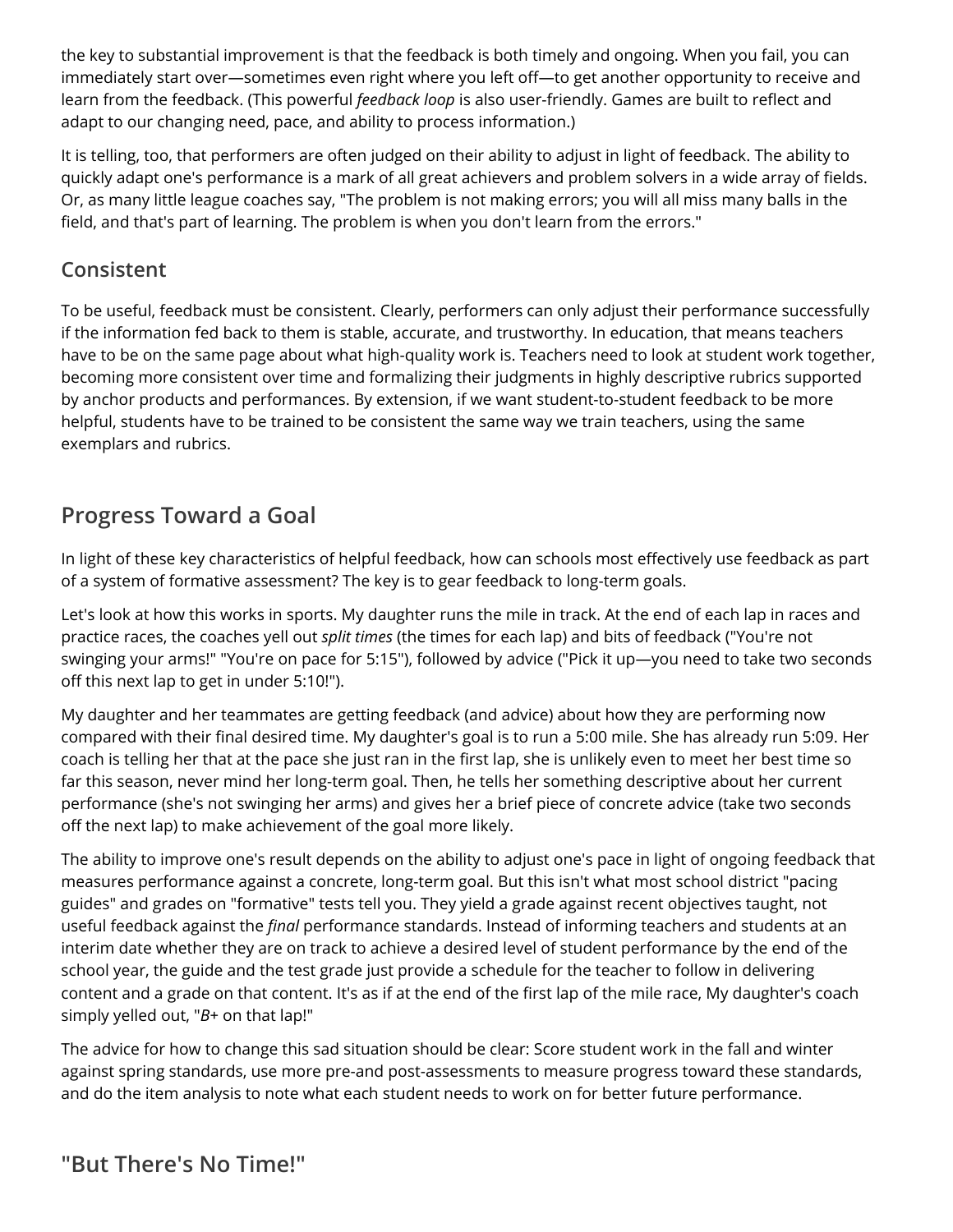Although the universal teacher lament that there's no time for such feedback is understandable, remember that "no time to give and use feedback" actually means "no time to cause learning." As we have seen, research shows that *less* teaching plus *more* feedback is the key to achieving greater learning. And there are numerous ways—through technology, peers, and other teachers—that students can get the feedback they need.

So try it out. Less teaching, more feedback. Less feedback that comes only from you, and more tangible feedback designed into the performance itself. And, of course, send me some feedback on this article at [gwiggins@authenticeducation.org.](mailto:gwiggins@authenticeducation.org)

#### **Feedback vs. Advice**

#### › **You need more examples in your report.**

› **You might want to use a lighter baseball bat.**

#### › **You should have included some Essential Questions in your unit plan.**

These three statements are not feedback; they're advice. Such advice out of the blue seems at best tangential and at worst unhelpful and annoying. Unless it is preceded by descriptive feedback, the natural response of the performer is to wonder, "Why are you suggesting this?"

As coaches, teachers, and parents, we too often jump right to advice without first ensuring that the learner has sought, grasped, and tentatively accepted the feedback on which the advice is based. By doing so, we often unwittingly end up unnerving learners. Students become increasingly insecure about their own judgment and dependent on the advice of experts—and therefore in a panic about what to do when varied advice comes from different people or no advice is available at all.

If your ratio of advice to feedback is too high, try asking the learner, "Given the feedback, do you have some ideas about how to improve?" This approach will build greater autonomy and confidence over the long haul. Once they are no longer rank novices, performers can often self-advise if asked to.

#### **Feedback vs. Evaluation and Grades**

- › **Good work!**
- › **This is a weak paper.**
- › **You got a** *C* **on your presentation.**
- › **I'm so pleased by your poster!**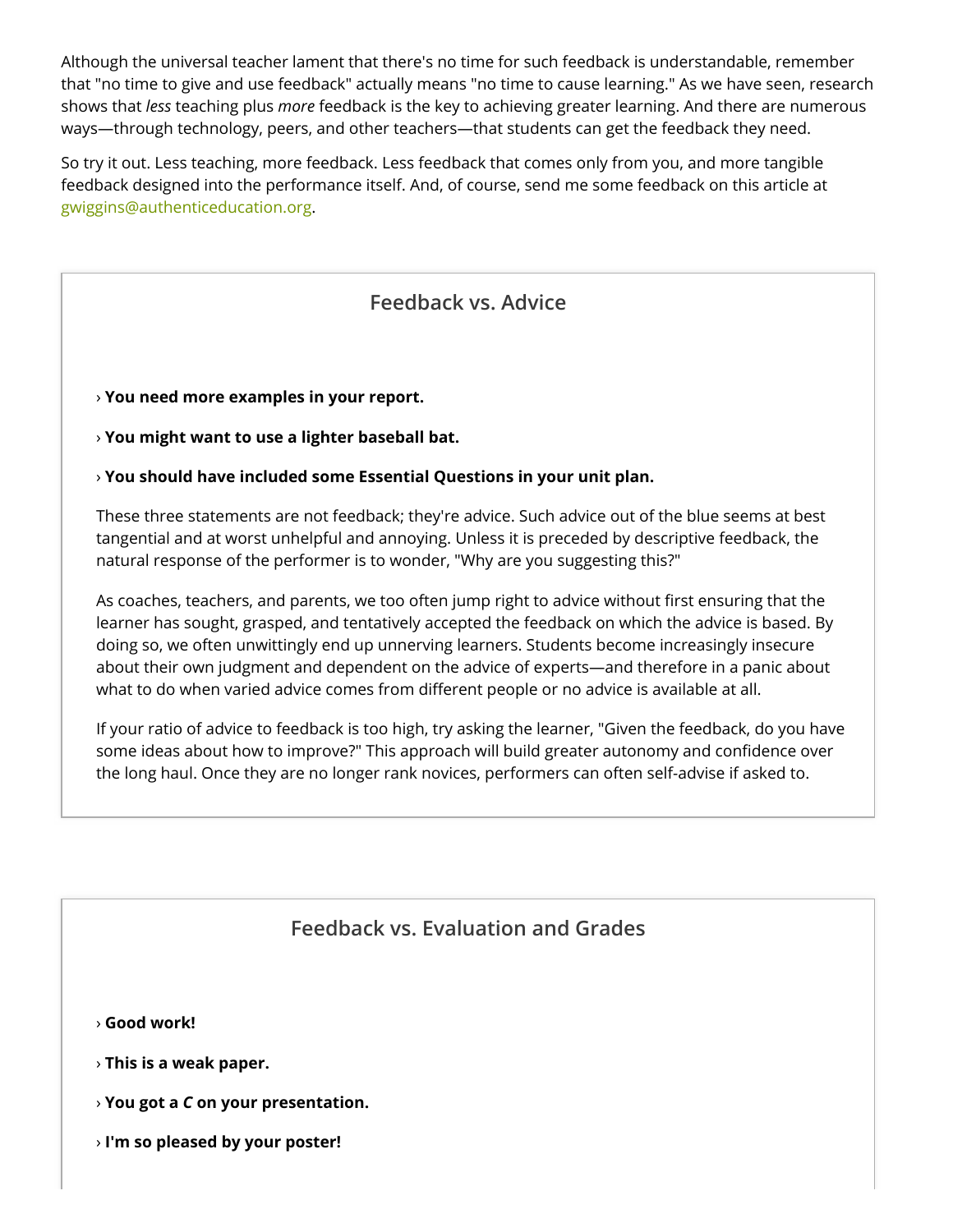These comments make a value judgment. They rate, evaluate, praise, or criticize what was done. There is little or no feedback here—no actionable information about what occurred. As performers, we only know that someone else placed a high or low value on what we did.

How might we recast these comments to be useful feedback? Tip: Always add a mental colon after each statement of value. For example,

• "Good work: Your use of words was more precise in this paper than in the last one, and I saw the scenes clearly in my mind's eye."

• "This is a weak paper: Almost from the first sentence, I was confused as to your initial thesis and the evidence you provide for it. In the second paragraph you propose a different thesis, and in the third paragraph you don't offer evidence, just beliefs."

You'll soon find that you can drop the evaluative language; it serves no useful function.

The most ubiquitous form of evaluation, grading, is so much a part of the school landscape that we easily overlook its utter uselessness as actionable feedback. Grades are here to stay, no doubt—but that doesn't mean we should rely on them as a major source of feedback.

[Grant Wiggins](http://www.ascd.org/publications/educational-leadership/sept12/vol70/num01/www.ascd.org/Publications/Authors/Grant-Wiggins.aspx) provides additional insights about feedback at ASCD's Inservice blog: [http://inservice.ascd.org/category/educational-leadership](http://inservice.ascd.org/category/educational-%20leadership)

#### **References**

Bransford, J. D., Brown, A. L., & Cocking, R. R. (Eds.). (2000). *How people learn: Brain, mind, experience, and school*. Washington, DC: National Academy Press.

Hattie, J. (2008). *Visible learning: A synthesis of over 800 meta-analyses relating to achievement*. New York: Routledge.

Marzano, R., Pickering, D., & Pollock, J. (2001). *Classroom instruction that works: [Research-based](http://www.ascd.org/publications/books/111001.aspx) strategies for increasing student achievement*. Alexandria, VA: ASCD.

Mazur, E. (2009, January 2). Farewell, lecture? *Science, 323*, 50–51.

Grant [Wiggins](mailto:gwiggins@authenticeducation.org) is president of Authentic Education in Hopewell, New Jersey; [www.authenticeducation.org.](http://www.authenticeducation.org/) He is the author of *Educative Assessment: Designing Assessments to Inform and Improve Student Performance* (Jossey-Bass, 1998) and coauthor, with Jay McTighe, of many books in ASCD's Understanding by Design series.

#### **KEYWORDS**